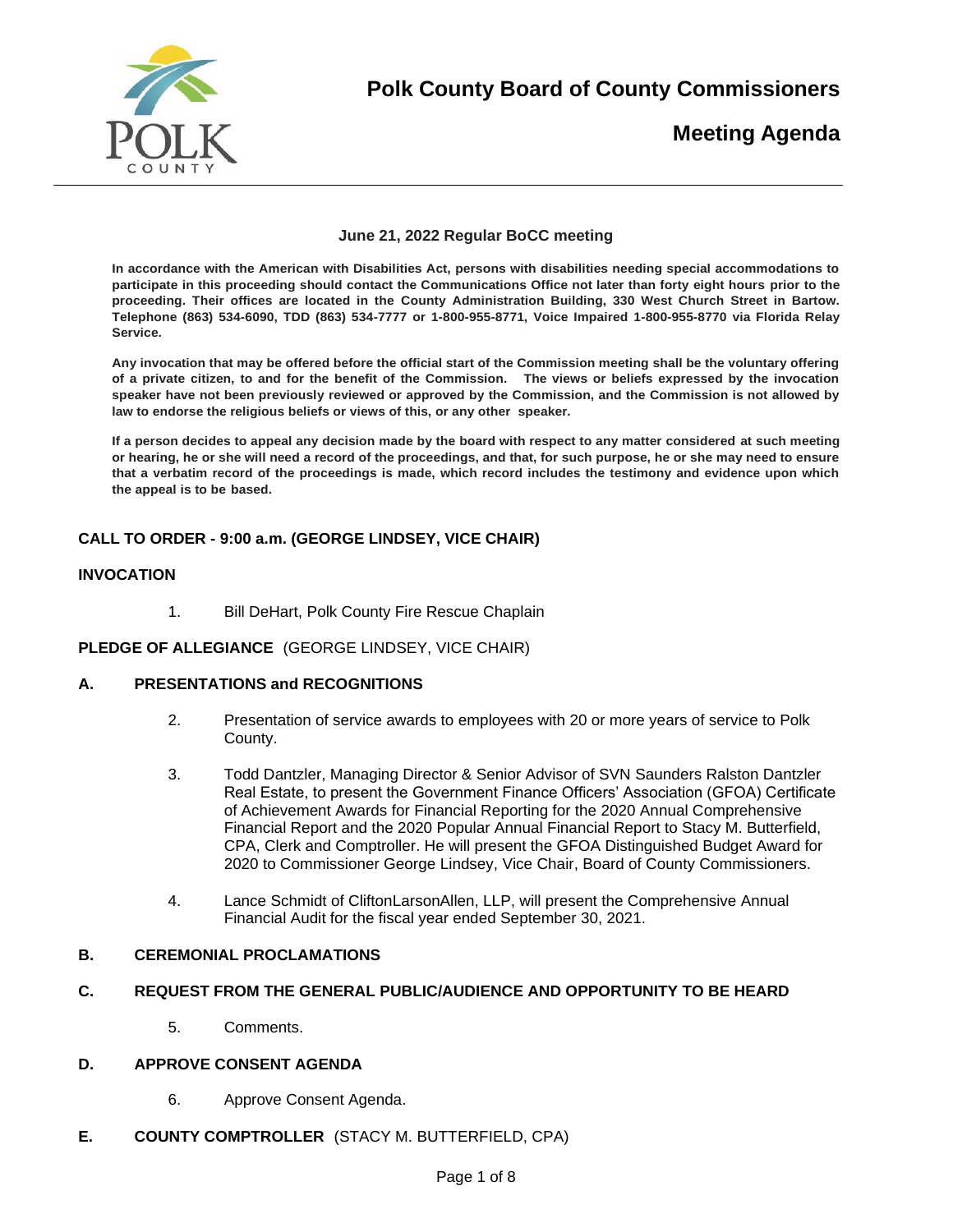- 7. Disbursements.
- 8. Approve Minutes of Regular Board Meeting held on June 7, 2022.

## **F. REQUEST FROM ELECTED OFFICIAL and OTHER GOVERNMENTAL AGENCY**

#### SUPERVISOR OF ELECTIONS

9. Approval of precinct changes resulting from newly created districts for US House of Representatives, Florida House of Representatives, and the Florida Senate, as recommended by Lori Edwards, Polk County Supervisor of Elections.

## **G. COUNTY ATTORNEY** (RANDY MINK)

- 10. Approve the 2022-2023 Polk County Workforce Development Board's Preliminary Budget. (No fiscal impact)
- 11. Approve the release of a surety in the form of Performance Bond No. 70NGP185139 in the amount of \$869,379.73 for Chestnut Creek. (No fiscal impact)

## **H. COUNTY MANAGER** (BILL BEASLEY)

- 12. Approve an American Rescue Plan Funding Agreement with RHEMAFI, LLC. (\$340,000 one-time expense)
- 13. Approve an Infrastructure Agreement with Southcrest Management LLC for construction of Intersection Improvements on the Ronald Reagan Parkway at Old Kissimmee Road Project. (\$207,633.54 one-time expense)
- 14. Approve the Seventh Amendment to the Memorandum of Agreement between the City of St. Cloud, the Tohopekaliga Water Authority, Orange County, Polk County and Reedy Creek Improvement District for Cost Sharing and Permit Compliance Coordination. (\$387,938 total cost to Polk County for the remaining Fiscal Year plus the next eight Fiscal Years)
- 15. Approve Amendment No. 7 to the Agreement with The Lunz Group, Inc., authorizing architectural and engineering services for the Moore Road Fire Rescue Station. (\$189,900 one-time expense)
- 16. Approve Change Order No. 2 to Contract No. 2021-055 with Thalle Construction for the construction of Phase VIB landfill. (\$10,965,535.98 one-time expense)

# **I. COMMISSIONER DISTRICT 1** (GEORGE LINDSEY)

17. Commissioner Lindsey Comments.

#### **J. COMMISSIONER DISTRICT 2** (RICK WILSON)

18. Commissioner Wilson Comments.

#### **K. COMMISSIONER DISTRICT 3** (BILL BRASWELL)

19. Commissioner Braswell Comments.

#### **L. COMMISSIONER DISTRICT 5** (NEIL COMBEE)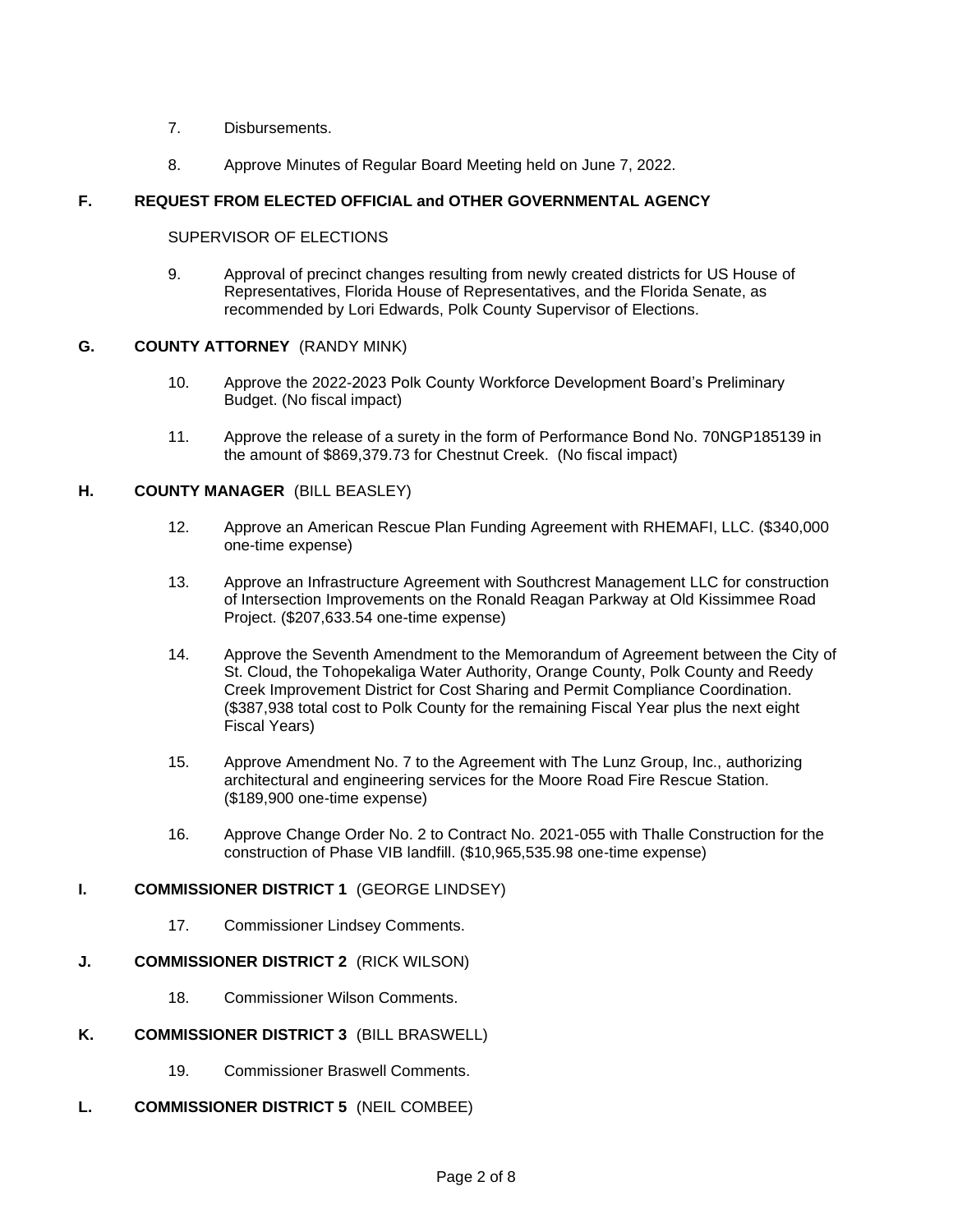20. Commissioner Combee Comments.

## **M. COMMISSIONER DISTRICT 4** (MARTHA SANTIAGO, CHAIR)

21. Chair Santiago Comments.

#### **N. LAY BOARD APPOINTMENTS**

#### **O. PUBLIC HEARINGS**

\* County Attorney opening comments

- 22. Public Hearing to consider adoption of an ordinance amending Ordinance 2021-21, the Economic Development Ad Valorem Tax Exemption for Coca-Cola Beverages Florida, LLC.
- 23. Public Hearing to consider adoption of a Resolution allowing for the installation of four traffic calming devices (speed humps) on Moss Road East, near Auburndale. (\$20,000 estimated one-time expense)
- 24. Public Hearing to consider adoption of a Resolution allowing for the installation of four traffic calming devices (speed humps) on Pinewood Village Circle West, near Lakeland. (\$20,000 estimated one-time expense)
- 25. Public Hearing (LDPD-2022-4 Auburn Creek PD De Novo Hearing) to consider an appeal to the Planning Commission's decision to deny LDPD-2022-4. (Request to be continued to August 2, 2022 at 9:30 a.m. or immediately following the Regular Agenda)
- 26. Public Hearing (LDCDD-2022-4 Hartford Terrace CDD) to consider the adoption of an applicant-initiated ordinance to establish the boundary of a Community Development District (CDD) in the unincorporated area of Polk County.
- 27. Public Hearing (LDCDD-2022-5 Sandmine Road CDD expansion) to consider the adoption of an applicant-initiated ordinance to expand the boundary of a Community Development District (CDD) in the unincorporated area of Polk County.
- 28. Public Hearing (LDCDD-2022-6 Astonia CDD 2nd Expansion) to consider the adoption of an applicant-initiated ordinance to expand the boundary of a Community Development District (CDD) in the unincorporated area of Polk County.
- 29. Public Hearing (LDCPAL 2021-26 Residential in ECX) (Transmittal Hearing) to consider the adoption of a Large-Scale Comprehensive Plan Amendment to modify the residential 15% Employment Center-X (ECX) cap in the North Ridge Selected Area Plan (SAP). This is related to LDCT-2022-23.
- 30. Public Hearing (LDCT-2021-23 Residential in ECX) (First Hearing No Action) an applicant-initiated ordinance amending the Land Development Code to modify the 15% area of ECX limitation for multifamily.
- 31. Public Hearing to consider adoption of an ordinance amending Polk County Ordinance 2021-054, the Southwest Inwood Street Lighting MSBU Ordinance to correct a scrivener's error.

## **P. CONSENT AGENDA ITEMS**

COMMISSIONER DISTRICT 1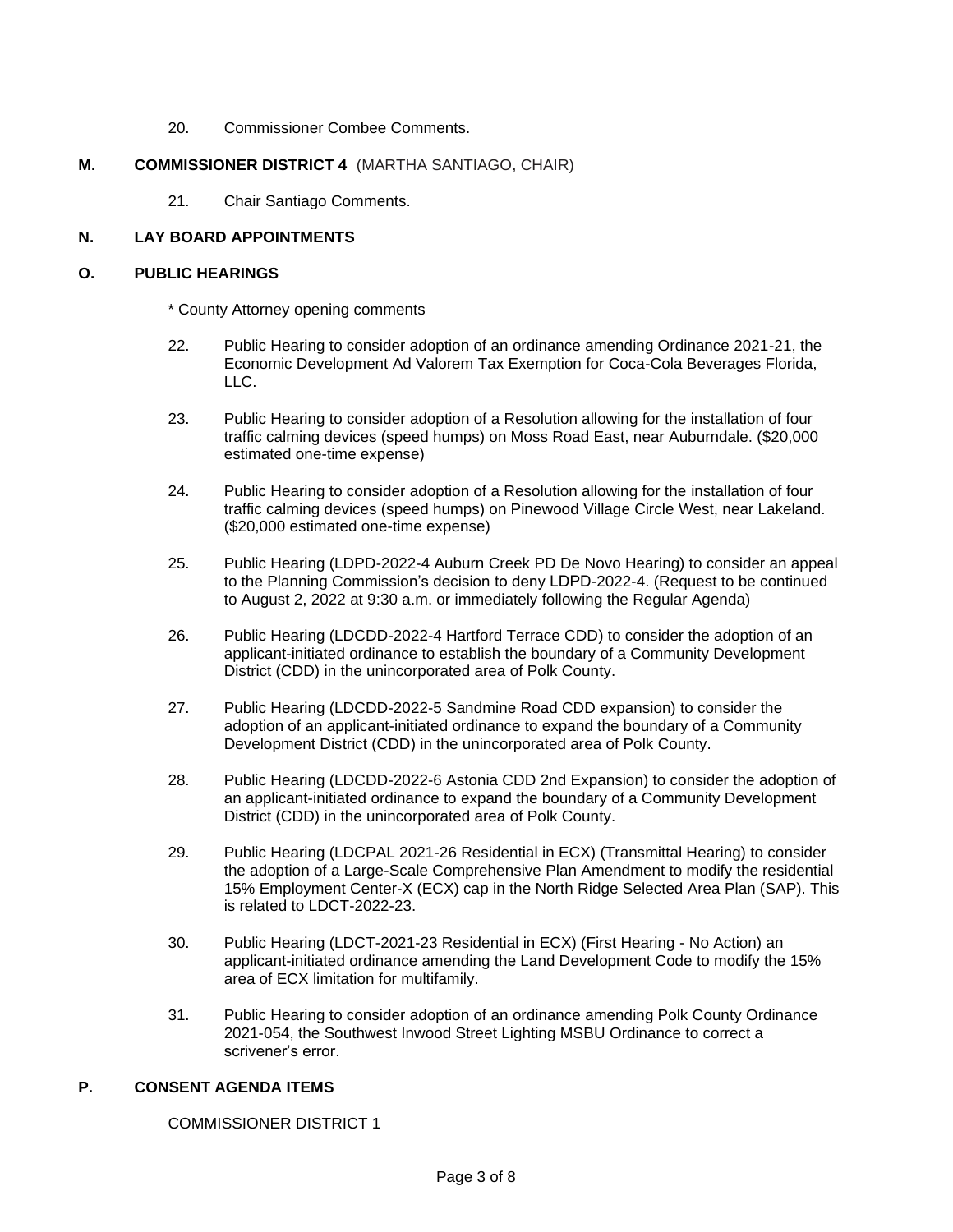## COMMISSIONER DISTRICT 2

COMMISSIONER DISTRICT 3

COMMISSIONER DISTRICT 4

COMMISSIONER DISTRICT 5

#### COUNTY COMPTROLLER

- 32. Proposed Fiscal Year 2022-2023 budgets for the Belle Haven, City Center, Crossroads Village Center, Crosswinds West and Scenic Highway Community Development Districts.
- 33. Removal of equipment from inventory as listed on Blanket Removal Form 2149.
- 34. Appoint property custodian for the office of Cooperative Extension Services.

#### COUNTY MANAGER

ECONOMIC DEVELOPMENT

TOURISM/SPORTS MARKETING

OFFICE OF PLANNING & DEVELOPMENT

- 35. SET HEARING for (LDCDD-2022-2 Crosswinds East CDD) to consider the adoption of an applicant-initiated ordinance to establish the boundary of a Community Development District (CDD) in the unincorporated area of Polk County and the city of Haines City. (Suggested hearing date is July 5, 2022 at 9:30 a.m. or immediately following the Regular Agenda)
- 36. SET HEARING (LDSPD-2022-2 Heritage Place MHP) to consider a Suburban Planned Development request for a 14-unit Mobile Home Park on approximately 4.8 acres in a Residential Suburban (RS) land use district. (Suggested hearing date is July 5, 2022 at 9:30 a.m. or immediately following the Regular Agenda)
- 37. RESET HEARING (LDCPAL-2022-3 Water Supply Plan) to consider the adoption of a Large-Scale Comprehensive Plan Amendment to update the 10-Year Water Supply Plan. (Suggested hearing date is July 5, 2022 at 9:30 a.m. or immediately following the Regular Agenda)
- 38. Approve the release of a cash surety in the amount of \$55,000 for Camden Park at Providence Phase 4 (aka Providence N19). (No fiscal impact)
- 39. Accept Camden Park at Providence Phase 4 (aka Providence N19) potable water, wastewater and reclaim water utility system improvements for ownership, operation, and maintenance by Polk County Utilities. (No fiscal impact)
- 40. Accept a one-year warranty and cash surety in the amount of \$107,262.54 for Camden Park at Providence Phase 4 (aka Providence N19). (No fiscal Impact)
- 41. Approve Garden Hill at Providence Phase 1 plat for Conditional Approval. (No fiscal impact)
- 42. Approve Providence Boulevard Phase 3 plat for Conditional Approval. (No fiscal impact)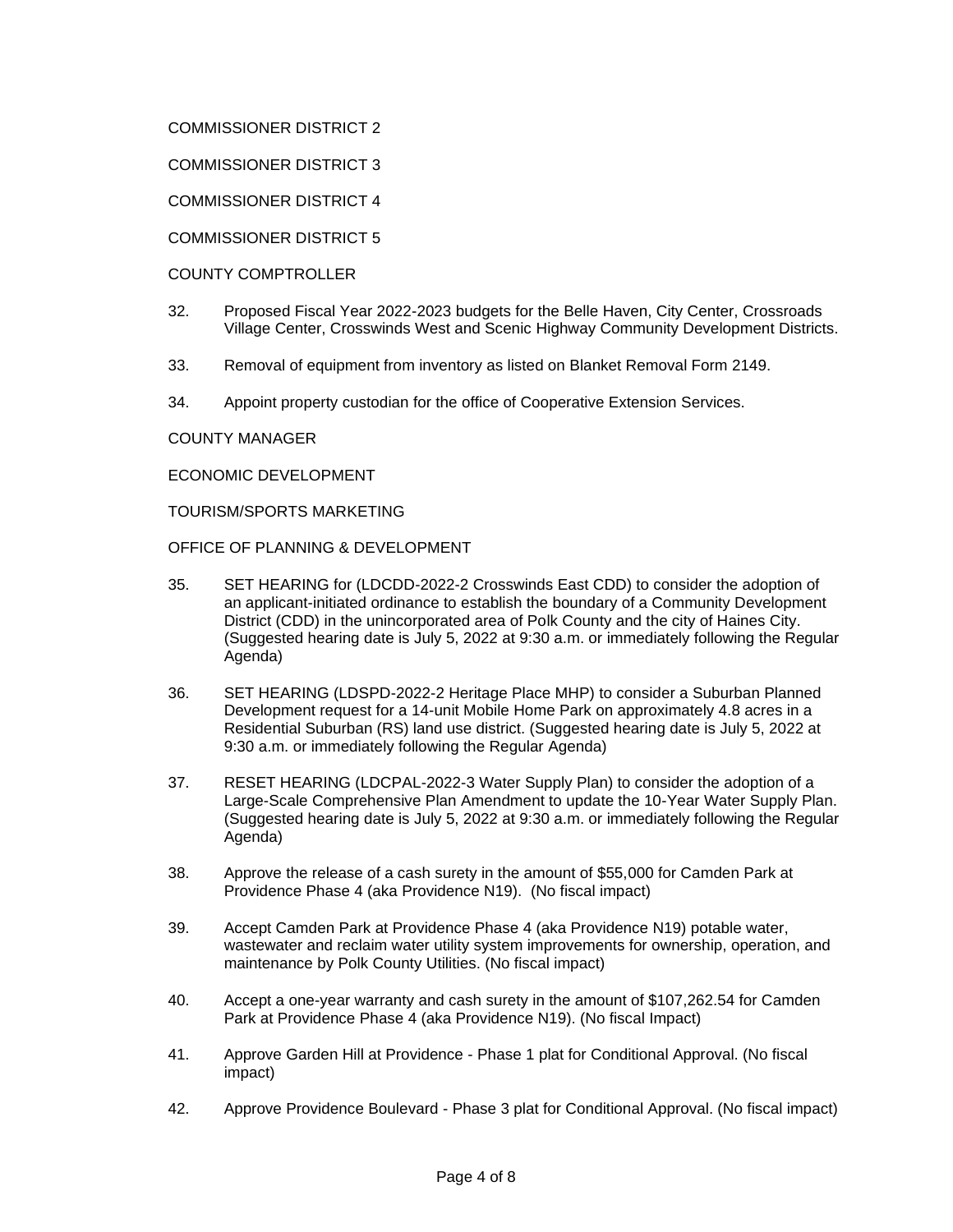43. Approve recommended changes to the functional classification of select Polk County roads: Dees Road, Floyd Road and Palmeroy Road. (No fiscal impact)

# DEPUTY COUNTY MANAGER

#### BUDGET & MANAGEMENT SERVICES

44. Approve an American Rescue Plan Funding Agreement with Bradley Community Project, Inc. (\$60,000 one-time expense)

#### PROCUREMENT

45. Approve selection committee's recommendation to authorize staff to negotiate a professional engineering services agreement with Matern Engineering Building for generators at twenty-four Polk County Fire Rescue (FR)/Emergency Medical Services (EMS) Stations. (No fiscal impact)

#### COMMUNICATIONS

#### COOPERATIVE EXTENSION SERVICES

#### HEALTH & HUMAN SERVICES

46. Authorize and designate the County Manager or his designee as individuals who have the authority to legally bind Polk County in National Institute of Health grantadministration matters by providing signature approval on grant application submissions within the National Institute of Health's eRA Commons online system, and ratify prior signature approvals made within that system. (No fiscal impact)

EQUITY & HUMAN RESOURCES

INFORMATION TECHNOLOGY

CODE ENFORCEMENT

COUNTY PROBATION

RISK MANAGEMENT

INDIGENT HEALTH CARE

DEPUTY COUNTY MANAGER

FACILITIES MANAGEMENT

FLEET MANAGEMENT

PARKS & NATURAL RESOURCES

FIRE RESCUE

EMERGENCY MANAGEMENT

REAL ESTATE SERVICES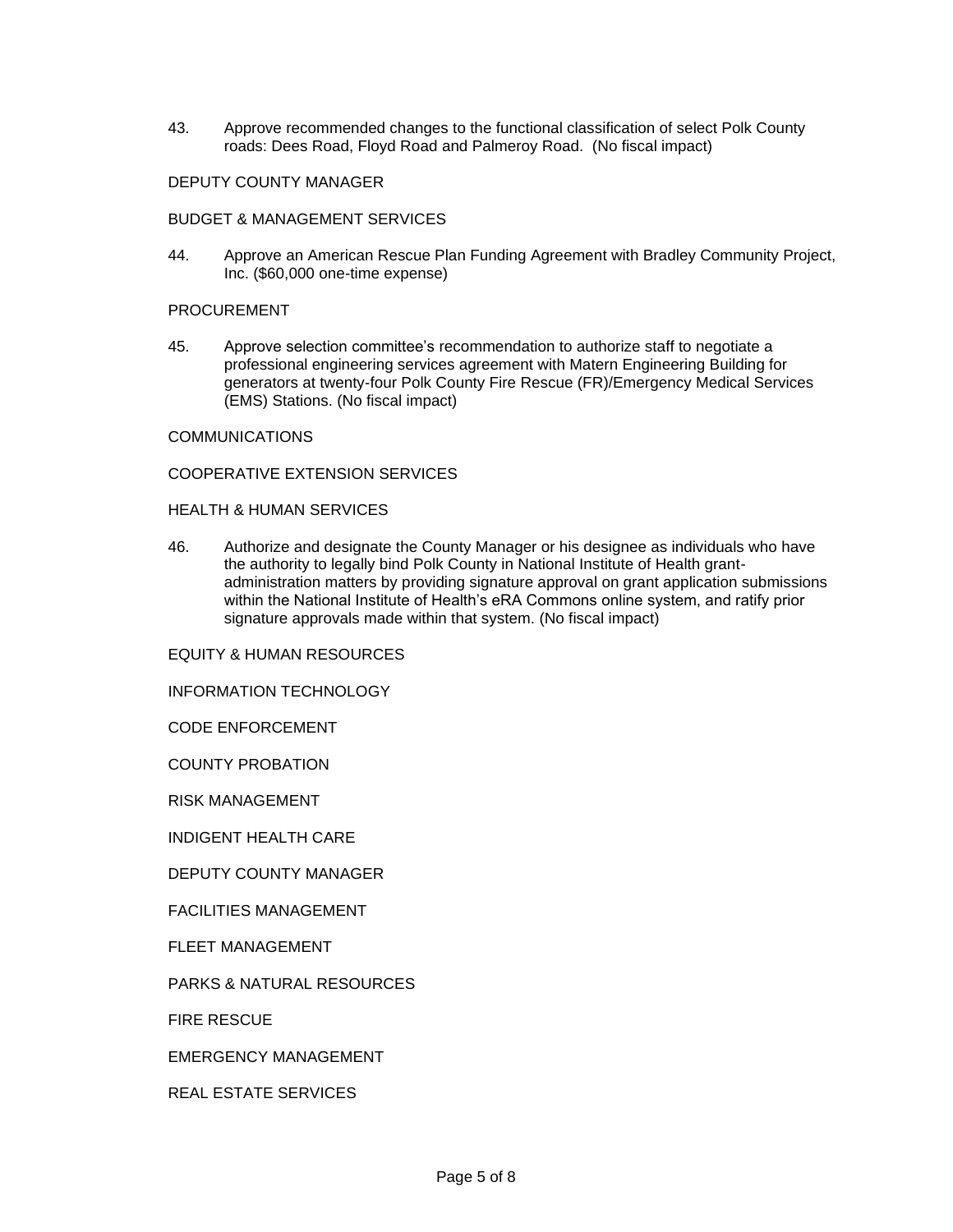- 47. Approve Land Purchase Agreements in conjunction with the purchase of a conservation preservation property located in the Lake Wales Ridge Ecosystem Project - Crooked Lake West Area, Ferrie, Doran, Schlachter and Stamp Parcels. (\$7,000 one-time expense)
- 48. Accept instruments for additional right-of-way along C.F. Kinney Road, H.L. Smith Road, Drane Field Road, and Hamilton Road as requested through the Development Review Process. (No fiscal impact)
- 49. SET HEARING to consider requests to vacate a portions of a platted and unmaintained right-of-way as shown on the Plat of Poinsettia Park; platted and maintained right-of-way known as Burbank Avenue as shown on the Re-Plat of Shore Acres Gardens and platted drainage easements shown on the plat of Sandhill Lane. (Suggested hearing date is July 5, 2022 at 9:30 a.m or immediately following the regular agenda)

## ROADS & DRAINAGE

- 50. Approve Consultant Services Authorization No. 17-057-08 with Patel, Greene and Associates, PLLC for Peer Review Services on the CR 557 Widening Project. (\$105,337.12 one-time expense)
- 51. Approve CIP Amendment, Budget Transfer and Modification No. 3 to CSA No. 17-058-03 with Rummel, Klepper & Kahl, LLC for the Fort Fraser Trail Extension Project. (\$102,380 transfer and one-time expense)
- 52. Adopt a Resolution setting parking restrictions on Aster Drive, Bacopa Pass, Canna Drive, Cassia Drive, Elderberry Drive, Purslane Pass and Roseling Crossing, within the Four Corners subdivision, near Davenport. (\$2,602.11 one-time expense)
- 53. Adopt Resolution setting truck restrictions on Gandy Road and Gandy Cemetery Road (near Bartow). (\$250.66 one-time expense)

#### UTILITIES

WASTE & RECYCLING

ELECTED OFFICIAL AND OTHER GOVERNMENTAL AGENCY

COURT RELATED

POLK COUNTY PROPERTY APPRAISER

POLK COUNTY SHERIFF

POLK COUNTY SUPERVISOR OF ELECTIONS

POLK COUNTY TAX COLLECTOR

SUPERINTENDENT OF POLK COUNTY SCHOOLS

WORKFORCE DEVELOPMENT BOARD

COUNTY ATTORNEY

54. Adopt Resolution approving Declarations Extending State of Local Emergency 22-01 (2022 Residential Waste Collection Emergency). (No fiscal impact)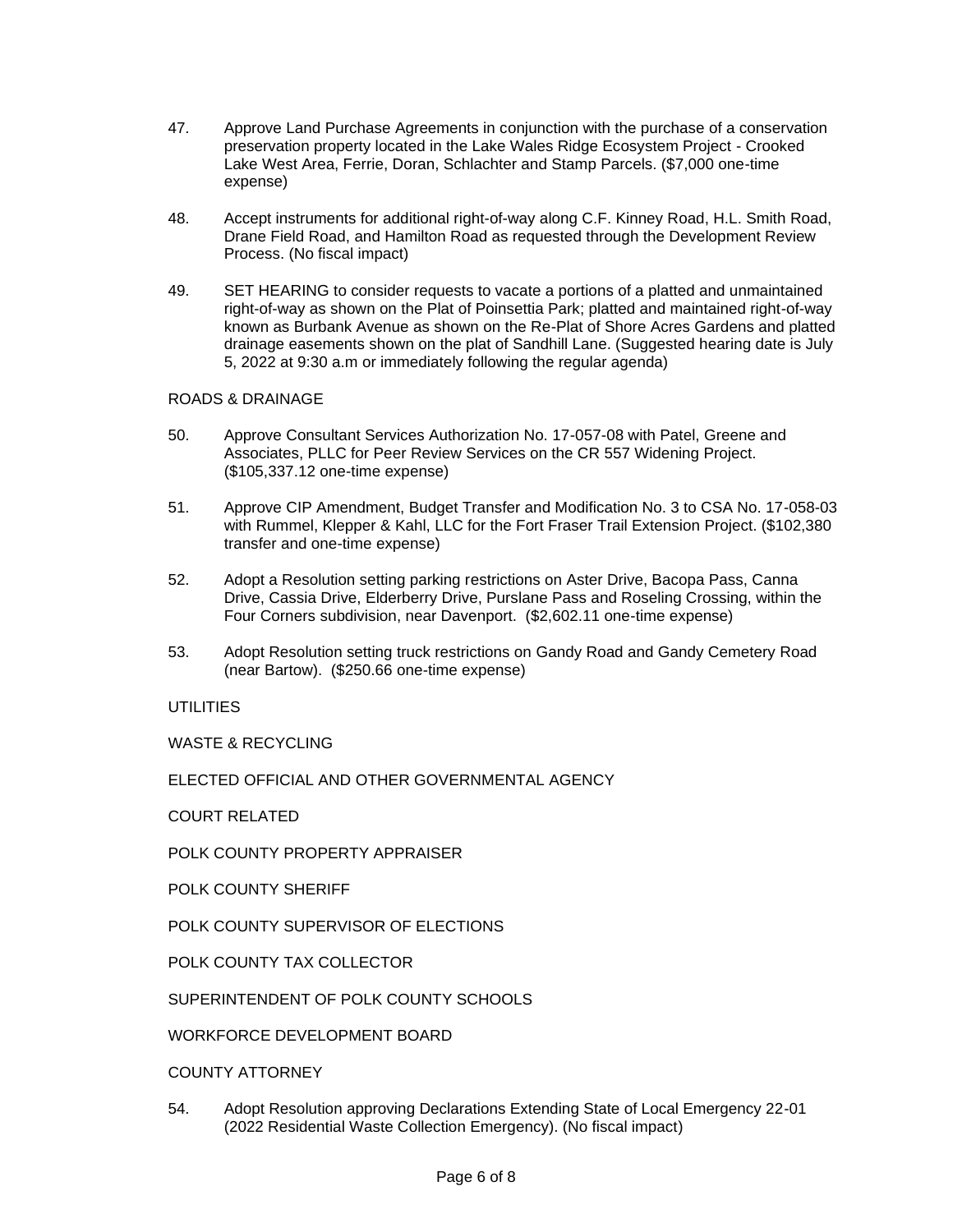# **ANNOUNCEMENTS**

All of the below scheduled meetings constitute public meetings at which two or more County Commissioners or Planning Commissioners may appear to discuss issues that may come before the Board of County Commissioners.

- Thursday, June 23, 2022 8:30 a.m. Development Review Committee will meet in the Planning and Development Conference Room, Second Floor, County Administration Building.
- **Thursday, June 23, 2022 9:00 a.m.** Land Use Hearing Officer Hearings will be held in the County Commission Boardroom.
- Monday, June 27, 2022 1:30 p.m. Transportation Disadvantaged Local Coordinating Board meeting will be held in the County Commission Boardroom.
- Tuesday, June 28, 2022 Friday, July 1, 2022 Florida Association of Counties Annual Conference will be held at the Hyatt Regency Orlando, 9801 International Drive, Orlando.
- Thursday, June 30, 2022 8:30 a.m. Development Review Committee will meet in the Planning and Development Conference Room, Second Floor, County Administration Building.
- Friday, July 1, 2022 1:30 p.m. Budget Work Session will be held in the Commissioners' Conference Room, Room 407.
- Friday, July 1, 2022 3:00 p.m. (or immediately following the Budget Work Session) – Board/Staff Agenda Review meeting to discuss the Agenda and any other matters that may come before the Board will be held in the Commissioners' Conference Room, Room 407.